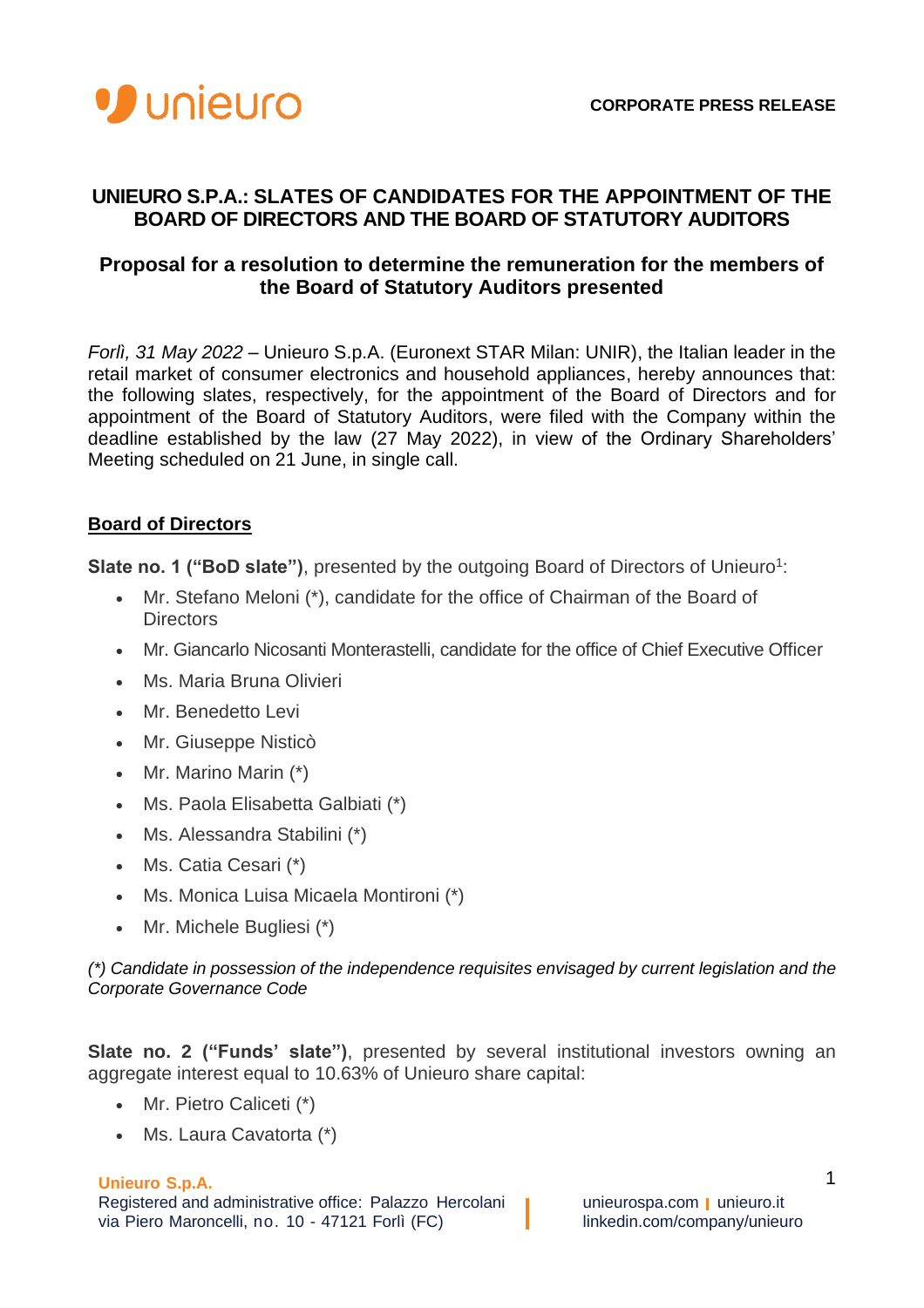

- Ms. Alessandra Bucci (\*)
- Mr. Daniele Pelli (\*)

*(\*) Candidate self-declared independent*

# **Board of Statutory Auditors**

**Slate no. 1 ("Funds' slate")**, presented by several institutional investors owning an aggregate interest equal to 10.63% of Unieuro share capital:

- Statutory Auditors' section:
	- Ms. Giuseppina Manzo (\*)

## - Alternate Auditors' section:

- Mr. Davide Barbieri (\*)
- *(\*) Candidate self-declared independent*

**Slate no. 2 ("CARIT slate")**, presented by Fondazione Cassa di Risparmio di Terni e Narni, which owns 4.83% of Unieuro share capital:

## - Statutory Auditors' Section:

- Mr. Stefano Antonini (\*)
- Mr. Paolo Costantini (\*)
- Ms. Simonetta Magni (\*)
- Alternate Auditors' section:
	- Mr. Emiliano Barcaroli (\*)

## *(\*) Candidate self-declared independent*

Together with the slate, the shareholder Fondazione Cassa di Risparmio di Terni e Narni proposed, pursuant to art. 126-bis, paragraph 1, third sentence, of Legislative Decree no. 58 of February 24, 1998 ("TUF"), the following resolution in relation to item 5, sub 5.3, on the agenda of the Shareholders' Meeting, "Determination of the remuneration of the regular members of the Board of Statutory Auditors":